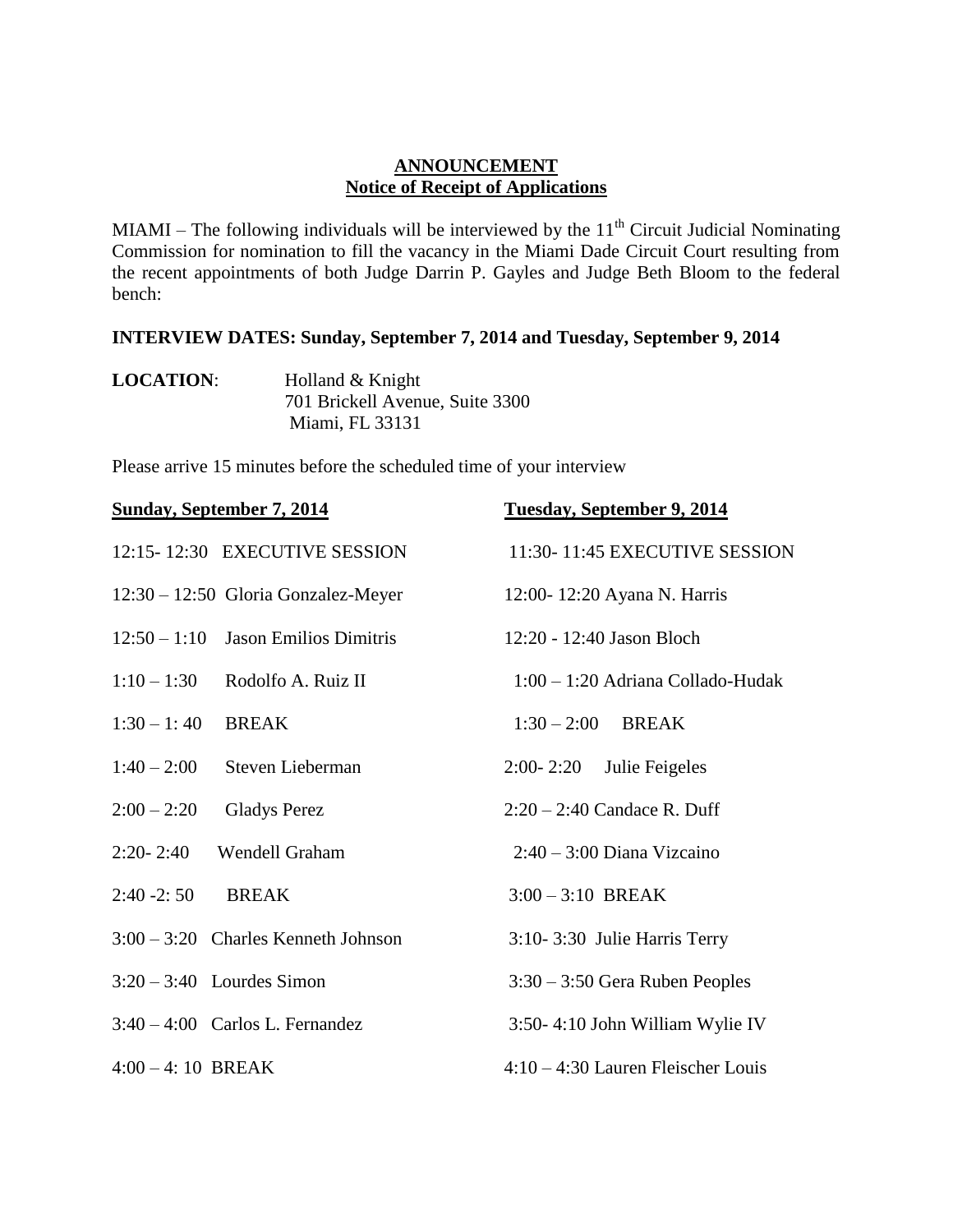| $4:10-4:30$ Julio Gomez         | $4:30 - 4:50$ Laura Ann Stuzin |
|---------------------------------|--------------------------------|
| $4:30-4:50$ Michelle A. Delancy | 4: 50 - EXECUTIVE SESSION      |

Members of the bench, the Bar and the public are urged to contact the members of the Commission concerning applicants for judicial positions. The members are:

| Christine Hernandez -Baldwin (Chair)    | Paul Huck, Jr.                               |
|-----------------------------------------|----------------------------------------------|
| <b>State Attorney's Office</b>          | Hunton & Williams, LLP                       |
| 1350 NW 12th Avenue                     | 1111 Brickell Avenue                         |
| Miami, FL 33136                         | Suite 2500                                   |
| Office: 305 547-0100                    | Miami, FL 33131                              |
| Facsimile: 305 547-0269                 | Office: 305 810-2500                         |
| ChristineHernandez-                     | Facsimile: 305 810-2460                      |
| Baldwin@MiamiSao.Com                    | huckp@hunton.com                             |
| Daniel Fridman (Vice-Chair)             | <b>Hans Ottinot</b>                          |
| Holland & Knight, LLP                   | City Attorney's Office for the City of Sunny |
| 701 Brickell Avenue, Suite 3000         | <b>Isles Beach</b>                           |
| Miami, FL 33131                         | 18070 Collins Avenue                         |
| Office: 305 789-7412                    | Sunny Isles Beach, FL 33160                  |
| Facsimile: 305 789-7799                 | Office: 305 305-792-1765                     |
| daniel.fridman@hklaw.com                | Facsimile: 305 305 792-1562.                 |
|                                         | hottinot@sibfl.net                           |
|                                         |                                              |
|                                         |                                              |
| Melanie Damian                          | Daniel W. Schwartz                           |
| Damian & Valori, LLP                    | <b>Akerman Senterfitt</b>                    |
| 1000 Brickell Avenue, Suite 1020        | One S.E. Third Avenue, 28th Floor            |
| Miami, FL 33131-3014                    | Miami, FL 33131                              |
| Office: 305 371-3960                    | Office: 305-374-5600                         |
| Facsimile: 305 371-3960                 | Facsimile: 305-995-6964                      |
| mdamian@dvllp.com                       | daniel.schwartz@akerman.com                  |
|                                         |                                              |
| Robert H. Fernandez                     | Luis E. Suarez                               |
| Roig, Tutan, Rosenberg, Martin, Stoller | Boies Schiller & Flexner                     |
| Zumpano & Bellido                       | 100 S.E. $2^{nd}$ St.                        |
| 500 South Dixie Highway Suite 302       | Suite 2800                                   |
| Coral Gables, Florida 33146             | Miami, FL 33131                              |
| Office: 305-503-2990                    | Office: 305 539-8400                         |
| Facsimile: 305-774-5908                 | Facsimile: 305 539-1307                      |
| RFernandez@roiglawyers.com              | lsuarez@bsfllp.com                           |
|                                         |                                              |